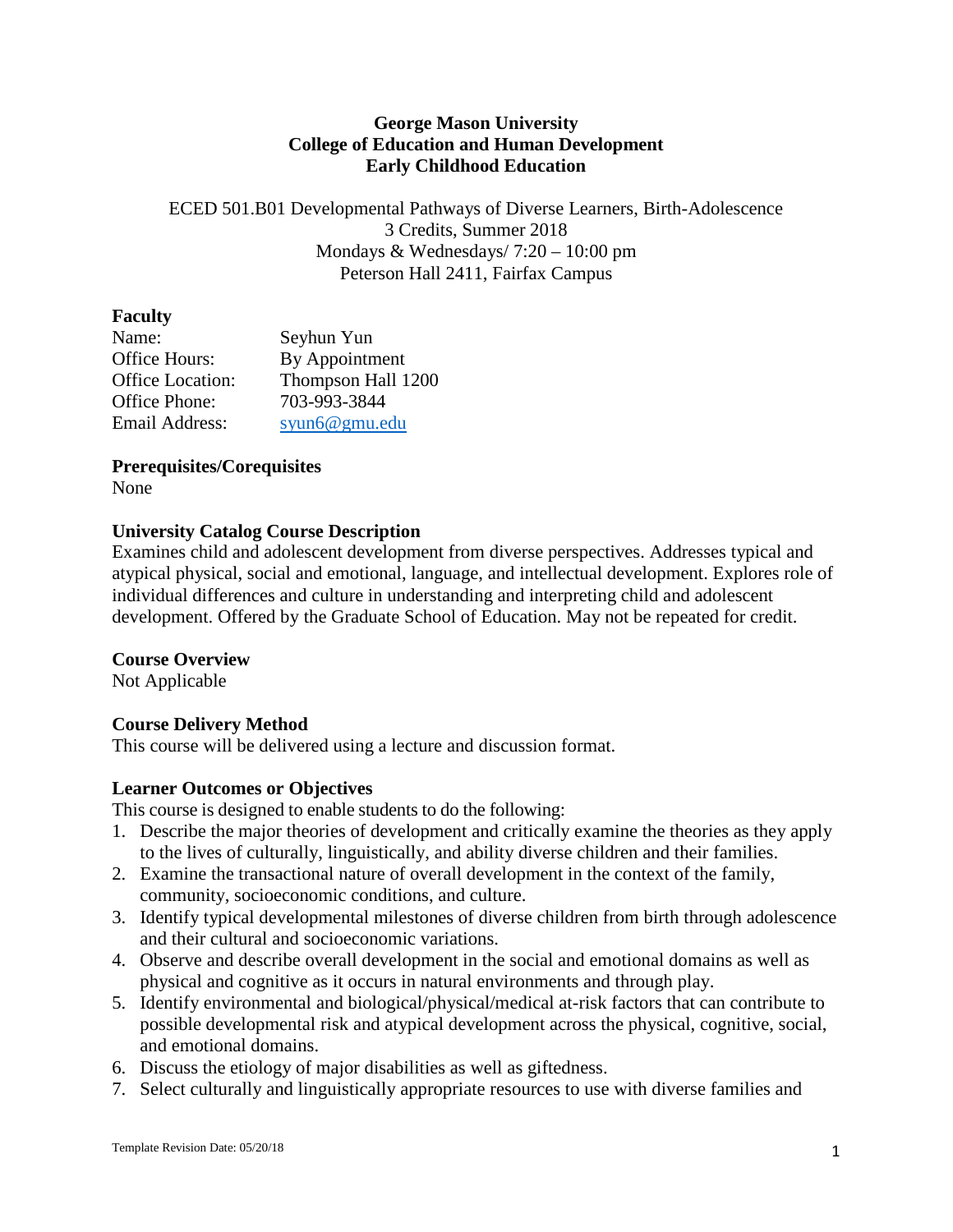their children.

- 8. Identify culturally and linguistically responsive professional practices that facilitate development in the physical, cognitive, social, and emotional domains.
- 9. Explain the effects of child abuse and neglect on development.

## **Professional Standards (Council of Exceptional Children and National Association for the Education of Young Children)**

Upon completion of this course, students will have met the following professional standards:

# **CEC Standard Elements**

*CEC 1.1 Beginning special education professionals understand how language, culture, and family background influence the learning of individuals with exceptionalities. CEC 1.2 Beginning special education professionals use understanding of development and individual differences to respond to the needs of individuals with exceptionalities.*

### **NAEYC Standard Elements**

*NAEYC 1a Knowing and understanding young children's characteristics and needs. NAEYC 1b Knowing and understanding the multiple influences on development and learning.*

## **Required Texts**

- American Psychological Association. (2010). *Publication manual of the American Psychological Association* (6<sup>th</sup> ed.). Washington, DC: Author.
- Lightfoot, C., Cole, M., & Cole. S. (2018). *The development of children* (8<sup>th</sup> ed.). New York, NY: Worth.

This course also requires reading published journal articles on human development. Example journals include the following: *Early Education and Development*, *Child Development*, and *Human Development*. These and other journals are available on the Mason library website.

### **Course Performance Evaluation**

Students are expected to submit all assignments on time in the manner outlined by the instructor (e.g., Blackboard, Tk20, hard copy).

| <b>Assignments</b>                                    | <b>Due Date</b>    | <b>Points</b> |
|-------------------------------------------------------|--------------------|---------------|
| Attendance and Participation                          | Ongoing            | 15            |
| <b>Developmental Theory Presentation</b>              | June 13 or June 18 | 10            |
| Case Studies Analysis Paper                           |                    |               |
| Infant/Toddler<br>$\bullet$                           | June 27            | 25            |
| Preschool<br>$\bullet$                                | July 11            | 25            |
| <b>Early Elementary</b>                               | July 23            | 25            |
| Key Assessment 2: Full Case Studies Analysis uploaded | July 23            |               |
| to Tk20 on Bb                                         |                    |               |
| <b>TOTAL</b>                                          |                    | 100           |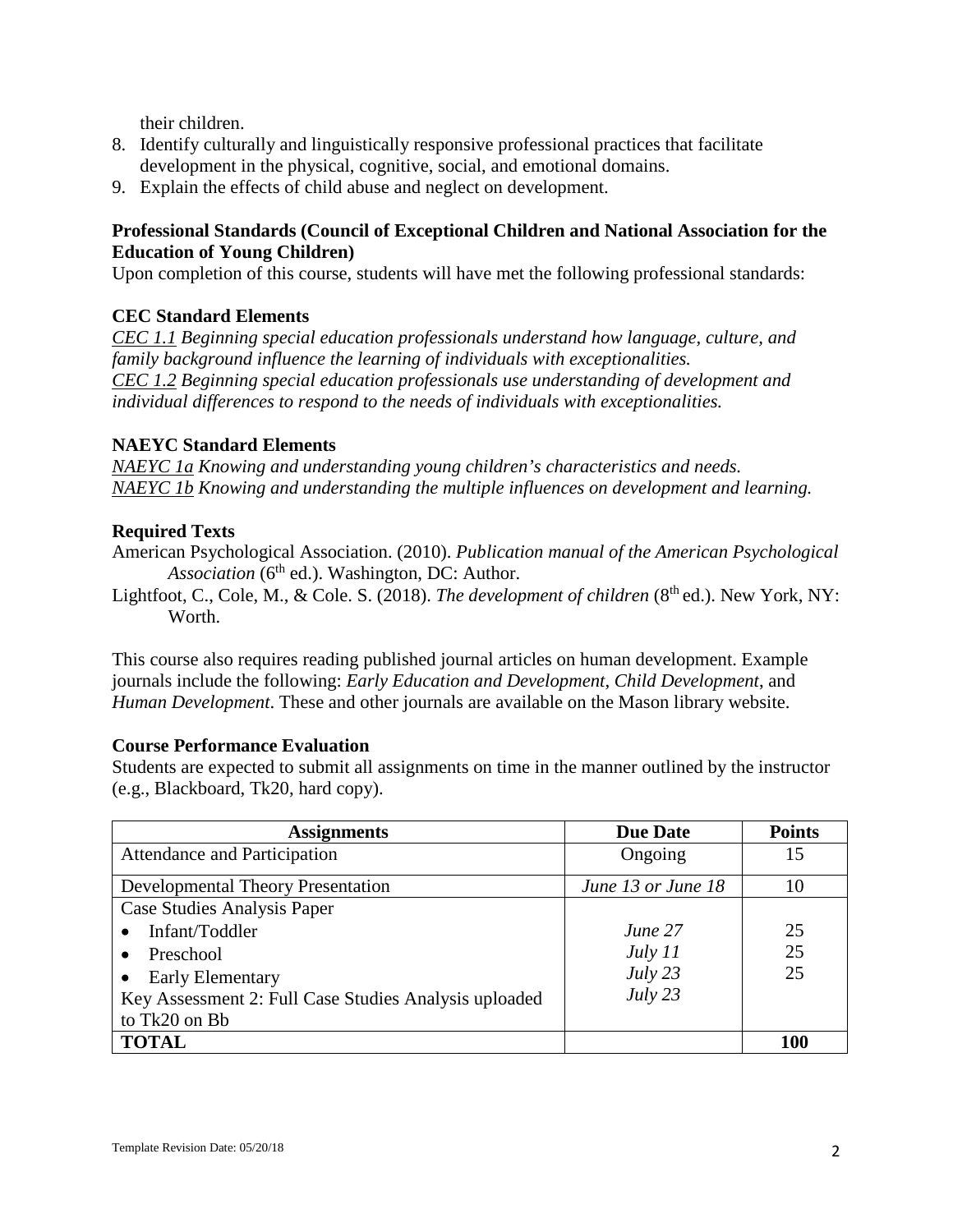• **Assignments and/or Examinations**

## **Developmental Theory Presentation (10 points)**

In order that all class members leave this course with an overview of the most prominent developmental theories in the field of early childhood education and gain a critical perspective on the values and liabilities of different theories and their application, students will prepare a review of a major developmental theory and associated theorists. Grand theories covered in the text include psychodynamic theories, behaviorist theories, Piaget's constructive theory, and Vygotsky's sociocultural theory. Modern theories covered include evolutionary theories, social learning theories, information-processing theories, and systems theories. Students will select one perspective and prepare a 15-minute presentation that includes at least the following:

- Important theorists within the particular paradigm
- Key tenets of the theory
- How theory explains cultural differences that are apparent in development
- How theory explains variation in development, including disabilities
- Weaknesses and strengths of theory
- The impact of the theory on education
- An interactive activity that highlights some aspect of the theory

Students will create a one-page handout (one copy for each student) summarizing or describing the seven elements of the presentation and including a reference list using APA format. The main source of information will be course textbooks; however, at least one other scholarly source should be consulted and cited.

## **Understanding and Integrating Developmental Pathways Case Studies Analysis (75 points)**

This is Key Assessment 2 Content Knowledge: Understanding Development and Learning Case Studies Analysis that shows evidence of meeting CEC and NAEYC Standards. Students will submit the case studies analysis in three parts: (a) infant/toddler, (b) preschool, and (c) early elementary. Students will consolidate the three case study analyses into one document and will submit the consolidated document to Tk20 through Blackboard. Final course grades will not be released until the consolidated document is uploaded. The assessment description and scoring rubric are attached. Each case study analysis is worth 25 points and requires the following parts:

- Part 1: Identifying Children's Unique Characteristics and Needs (12 points)
- Part 2: Describing Developmental Theories (6 points)
- Part 3: Multiple Influences on Young Children's Development (7 points)

# • **Other Requirements**

# **Attendance and Participation (15 points)**

Because active participation and engagement are imperative for optimal learning, preparation for and participation in in-class activities will be evaluated based on the following criteria:

• Students attend class, arrive on time, and stay for the entire class period.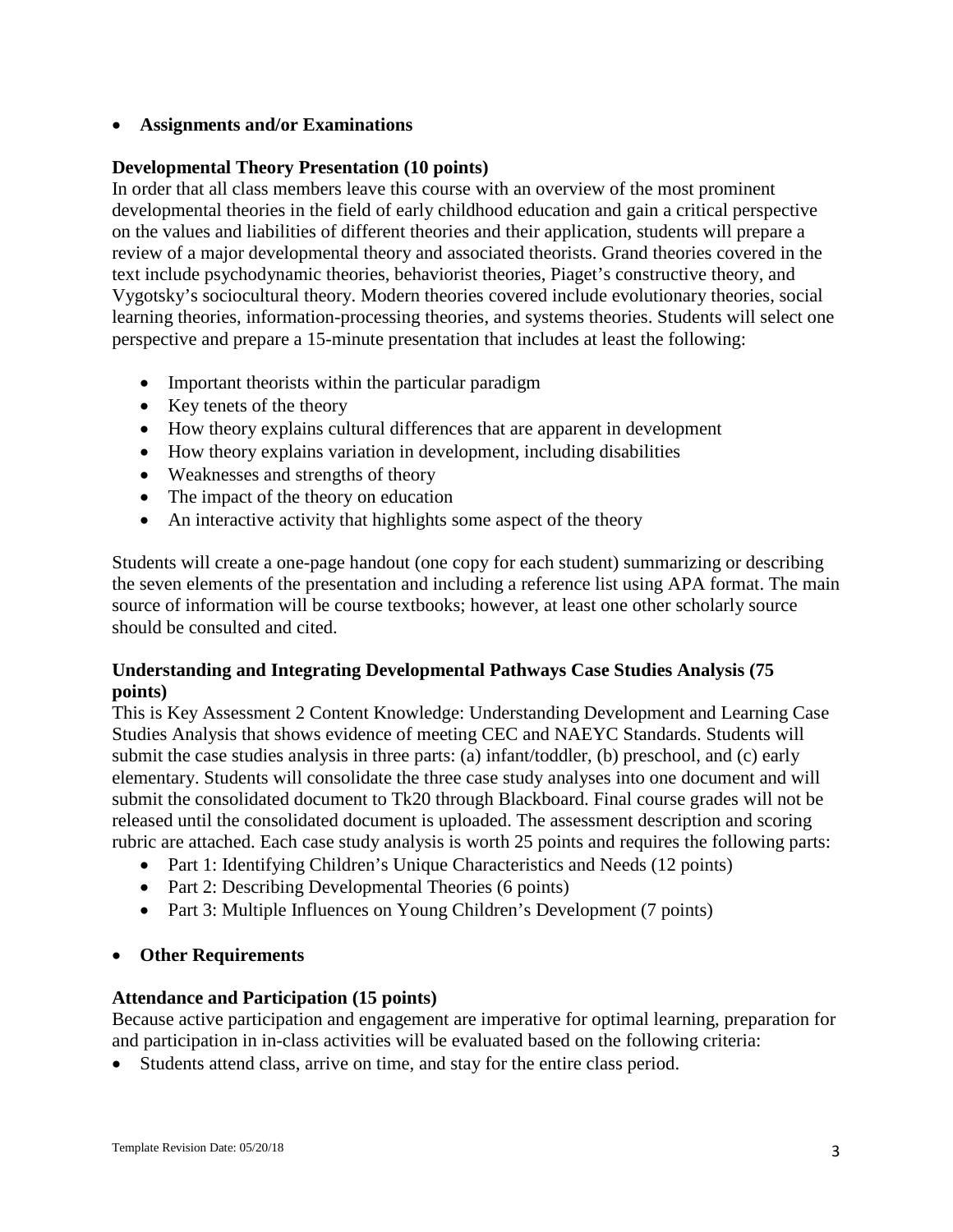- Students complete readings and prepare for class activities prior to class as evidenced by their ability to discuss and write about the concepts presented and examined in the texts as well as participate fully in related activities.
- Students are actively involved in in-class and online learning experiences as evidenced by (a) participating in all activities, (b) engaging in small- and large-group discussions, (c) completing written work related to the activities, and (d) supporting the participation and learning of classmates.
- Students show evidence of critical reflective thinking through in-class and online discussions, activities, and written reflections.
- Professional dispositions are to be displayed at all times while interacting with the instructor and other students. **Cell phones are not to be used during class. Laptops are to be used for instructional purposes only.**

# **Written Assignments**

All formal written assignments will be evaluated for content and presentation. The American Psychological Association, Sixth Edition (APA) style will be followed for all written work. All written work unless otherwise noted must be completed on a word processor and should be proofread carefully. (Use spell check!) If students are not confident of their own ability to catch errors, they should have another person proofread their work. When in doubt, they should check the APA manual. Portions of the APA manual appear at the Style Manuals link on the Mason library website at [http://infoguides.gmu.edu/content.php?pid=39979.](http://infoguides.gmu.edu/content.php?pid=39979) Students may consult the Writing Center for additional writing support.

Students will do the following:

- 1. Present ideas in a clear, concise, and organized manner. (Avoid wordiness and redundancy.)
- 2. Develop points coherently, definitively, and thoroughly.
- 3. Refer to appropriate authorities, studies, and examples to document where appropriate. (Avoid meaningless generalizations, unwarranted assumptions, and unsupported opinions.)
- 4. Use correct capitalization, punctuation, spelling, and grammar.
- 5. Type the paper with double spacing, indented paragraphs, 1-inch margins all around, and 12-point Times New Roman font.

# • **Grading**

 $A = 95 - 100$   $A = 90 - 94$   $B = 87 - 89$   $B = 80 - 86$   $C = 70 - 79$   $F = < 70$ Incomplete (IN): This grade may be given to students who are passing a course but who may be unable to complete scheduled coursework for a cause beyond reasonable control.

All CEHD undergraduate and graduate students are held to the university grading policies as described in the Academic Policies section of the current catalog, which can be accessed at [http://catalog.gmu.edu.](http://catalog.gmu.edu/) Those students enrolled in a CEHD Licensure Graduate Certificate program, however, must earn a B- or better in all licensure coursework. A degree-seeking graduate student will be dismissed after accumulating grades of F in two courses or 9 credits of unsatisfactory grades (C or F) in graduate courses. A 3.0 grade point average is required for completion of the graduate degree.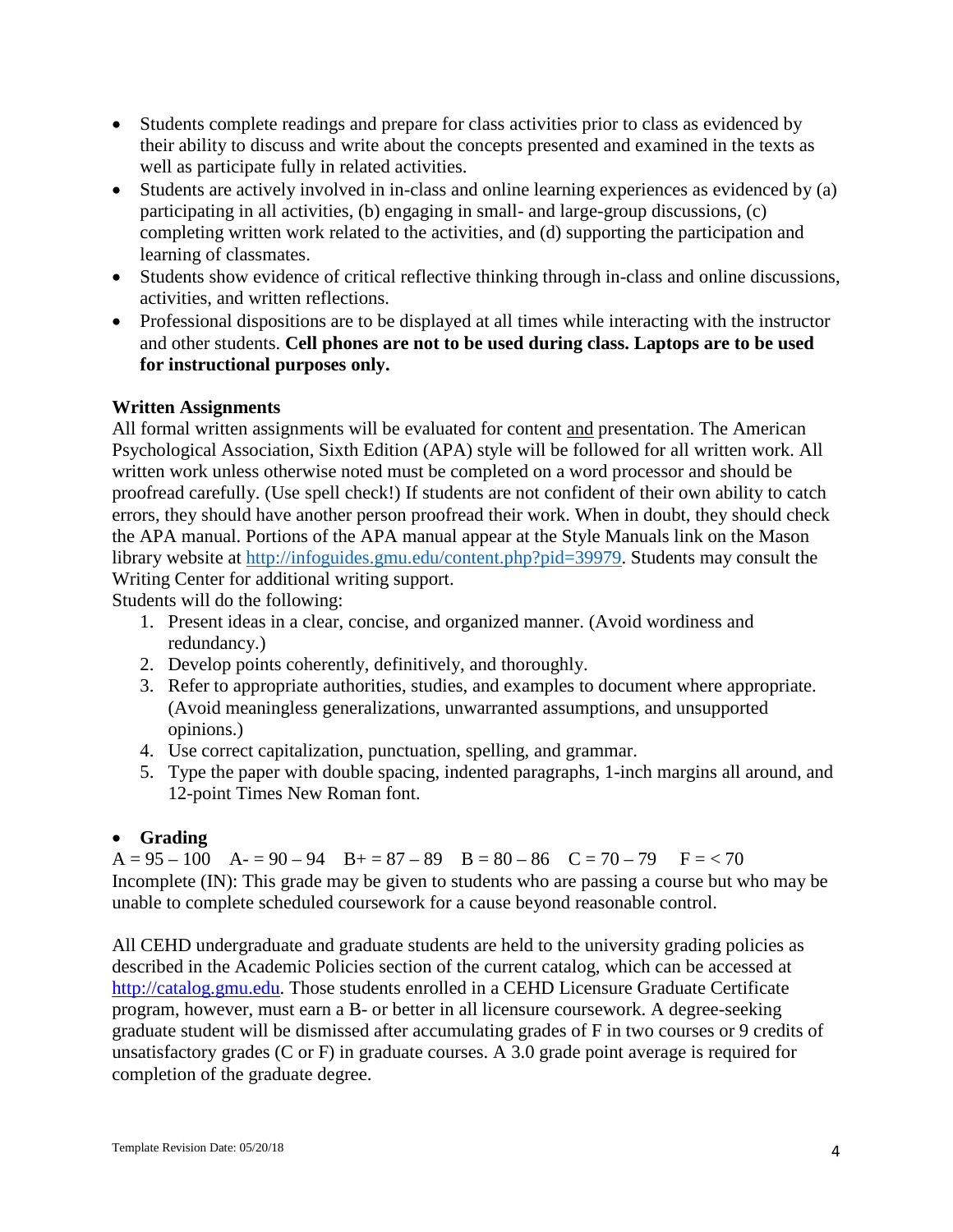### **Professional Dispositions**

Students are expected to exhibit professional behaviors and dispositions at all times. See [https://cehd.gmu.edu/students/policies-procedures/.](https://cehd.gmu.edu/students/policies-procedures/)

### **Class Schedule**

| <b>Class</b>  | <b>Topics</b>                       | <b>Assignments &amp; Readings Due</b> |
|---------------|-------------------------------------|---------------------------------------|
| #1: June $4$  | Orientation & syllabus review       | Chapter 1                             |
|               | The study of human development      |                                       |
| $#2$ : June 6 | Developmental theories              | Chapter 2                             |
|               | <b>Biocultural foundations</b>      |                                       |
| #3: June 11   | Prenatal development & birth        | Chapter 3                             |
| #4: June 13   | The first three months              | Chapter 4                             |
|               |                                     | <b>Presentations: Grand Theories</b>  |
| #5. June 18   | Infancy: Physical & cognitive       | Chapter 5                             |
|               | development                         | <b>Presentations: Modern Theories</b> |
| #6. June 20   | Infancy: Social & emotional         | Chapter 6                             |
|               | development                         |                                       |
| #7. June 25   | Cultural contexts of development    | Chapter 10                            |
|               | <b>ON-LINE</b> session              |                                       |
| #8. June 27   | Language acquisition                | Chapter 7                             |
|               |                                     | Due to Bb - CSA-1: Infant/Toddler     |
| #9. July 2    | Early Childhood: Physical &         | Chapter 8                             |
|               | cognitive development               |                                       |
| #10: July 9   | Early Childhood: Social & emotional | Chapter 9                             |
|               | development                         |                                       |
| #11: July 11  | Middle Childhood: Physical &        | Chapter 11                            |
|               | cognitive development               | Due to Bb - CSA-2: Preschool          |
|               | <b>ON-LINE</b> session              |                                       |
| #12: July 16  | School as a context for development | Chapter 12                            |
|               |                                     |                                       |
| #13: July 18  | Middle Childhood: Social &          | Chapter 13                            |
|               | emotional development               |                                       |
| #14: July 23  | Adolescence: Physical, cognitive,   | Chapters 14-15                        |
|               | social, & emotional development     | Due to Bb – CSA-3: Early Elementary   |
|               | <b>ON-LINE</b> session              | Due to Tk20 on Bb - Full CSA Paper    |
| July 25       | No Class - Finals Week              | Last day to submit late assignments   |

Note: Faculty reserves the right to alter the schedule as necessary, with notification to students.

### **Core Values Commitment**

The College of Education and Human Development is committed to collaboration, ethical leadership, innovation, research-based practice, and social justice. Students are expected to adhere to these principles: [http://cehd.gmu.edu/values/.](http://cehd.gmu.edu/values/)